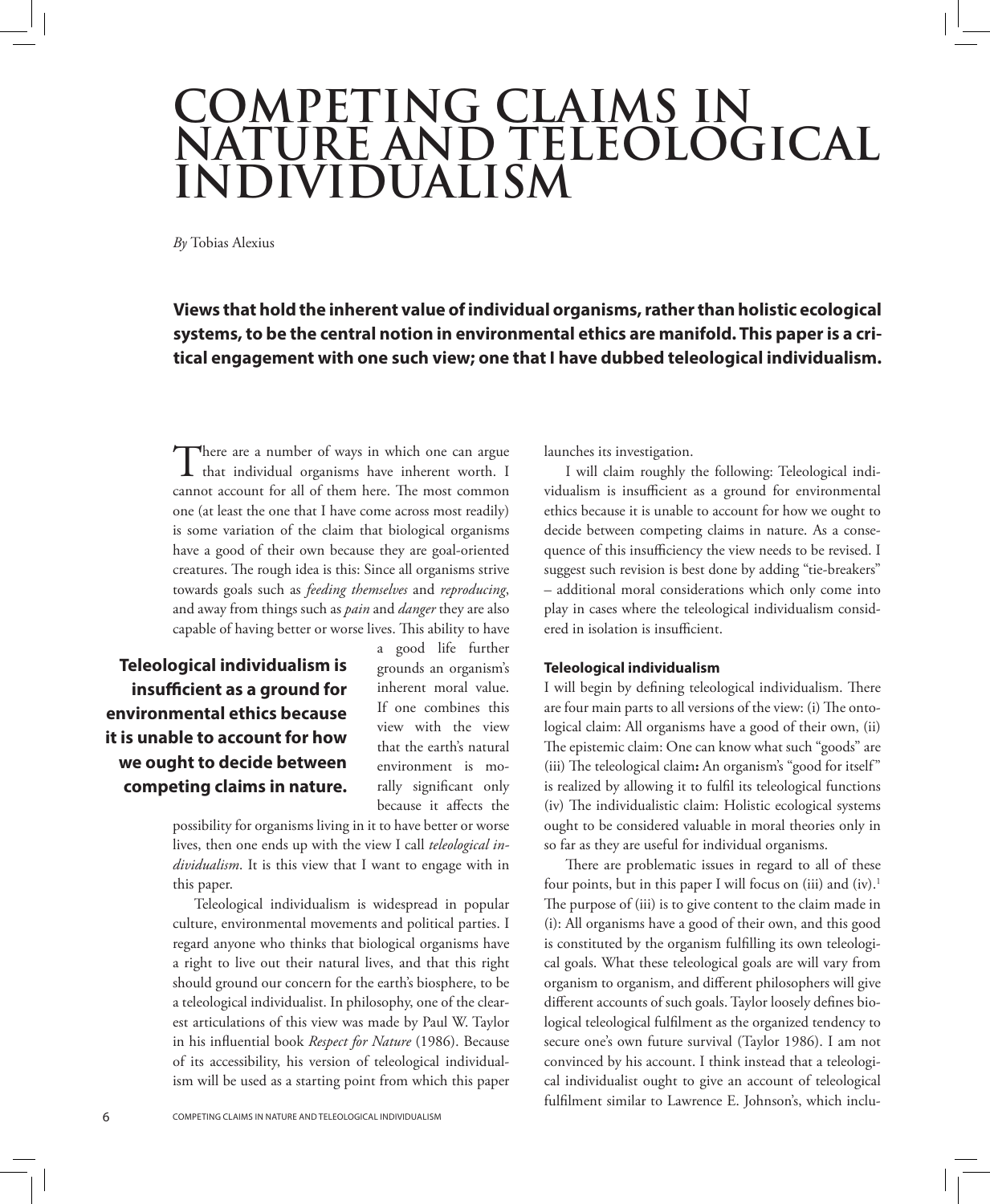des reference to an organism's ability to engage in all of its natural behaviours (Johnson 1991). This protects the teleological individualist from having to say that animals in zoos and circuses are allowed to fulfil their teleological functions, since Johnson invokes stricter requirements on biological function fulfilment than just securing survival. Such requirements include such things as eating, roaming, mating, forming social bonds, growing freely etc. I think most environmentalists would agree that a definition of an organism's teleological nature that is close to Johnson's is broadly correct.2 I will therefore operate on such an understanding of (iii) for the rest of this paper.

The purpose of (iv) is to frame teleological individualism in opposition to holism, according to which ecological systems have value over and above individual organisms, which in turn have value only because they play a role in larger systems. According to individualists, holism fails because it does not account for the intrinsic value of individual organisms.

To sum up: Teleological individualism about environmental ethics is the view that we ought to base our concern for the biosphere on the fact that it grounds teleo-

logical fulfilment for individual biological organisms. The ultimate holder of value is the individual organism, and it holds this value *because* it can live a good or a bad life, and it can live a good or a bad life *because* it has goals which it can succeed/fail to fulfil.

# **The problem of competing claims**

I will now advance the claim that there is a class of cases where teleological individualism cannot deliver determinate answers or verdicts: cases of competing teleological claims. These cases arise because organic life is filled with teleological goals that can be fulfilled only at the expense of some other teleological goal *not* being fulfilled. Most of these competing claims are *external*. 3 They are competing claims *between* organisms. One example of this is the teleological goal of the predator to eat the prey. This goal can clearly only be fulfilled at the expense of the teleological goals of the prey. Thus the two stand in competition to each other.

How can teleological individualists solve such cases? Preventing some organism A from expressing its teleological nature  $\text{TN}_1$  in order to save some other organism B

(towards which  $TN_1$  is hostile) would mean preventing A from expressing  $\text{TN}_1$ , while saving B, enabling it to express its teleological nature  $\text{TN}_2$ . No matter which side we take, one teleological expression will be inhibited. Furthermore, if all of nature behaves in this competitive manner, we seem to have become the arbiters of billions of impossible cases of competing claims.4 Surely, this is not a stable and intuitive basis for environmental ethics.

Taylor attempts to "solve" cases of competing claims by circumventing the issue. He begins by invoking a distinction between moral agents and moral subjects, where a moral agent is one who can act morally/immorally and be acted morally/immorally upon, and a moral subject is one who *cannot* act morally/immorally, but *can* be acted morally/immorally upon. According to Taylor, there are essentially two reasons for why moral subjects cannot act morally/immorally: (a) they are unable to claim/account for their own moral rights, and (b) they are unable to claim/ account for the moral rights of others. Although there is much to be said about both (a) and (b), I think they function well enough to ground intuitive differences between, say, humans and horses, to *prima facie* justify themselves



: Mathias Karlsen Bratil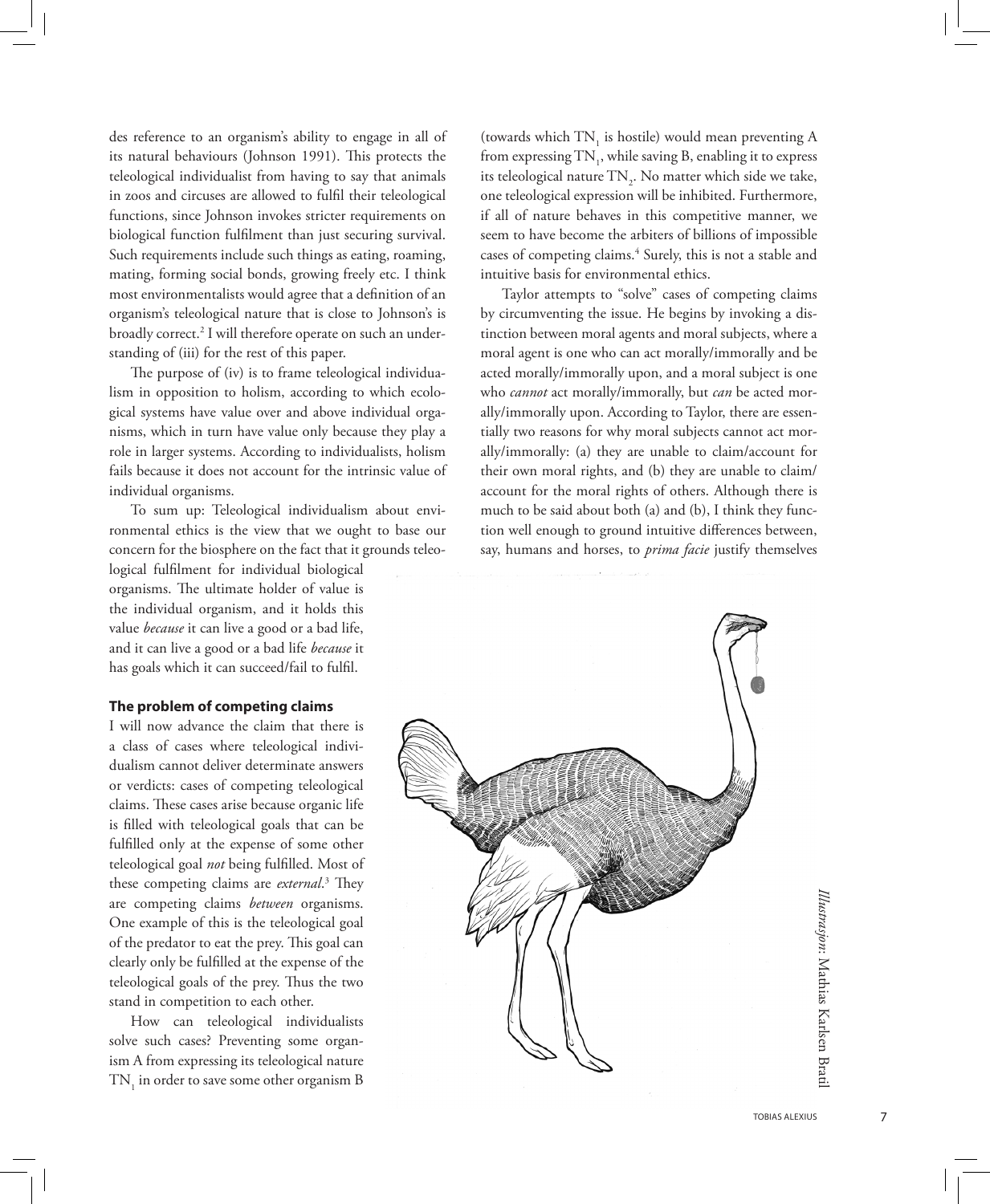as philosophical principles. Humans (moral agents) are capable of accounting for both their own and horses' (moral subjects) moral rights, while horses cannot account for either. I will not dig further into the justification of (a) and (b) in this paper.<sup>5</sup>

One of the main issues with Taylor's distinction is its terminology. It seems to me more natural to use the notion of "moral subjects" to denote *any* being which can be acted morally/immorally upon, and "moral agent" to denote those moral subjects who can *also* act morally/immorally. But this leaves the moral subjects Taylor discusses (the subclass of moral subjects who are not moral agents) without a proper name. After all, "moral subjects," in Taylor's sense, denotes those beings who can be acted morally/immorally upon, but who at the same time lacks the ability to act morally/immorally, meaning that in Taylor's terminology moral agents are not moral subjects. I think this is an unintuitive use of the involved notions, and I suggest instead that the notion "moral subjects" be used as a *family name,* which includes the *subspecies* "agentive moral subjects" and "non-agentive moral subjects". On

**If two non-agentive moral subjects are making competing claims, no possible outcome ought to be considered immoral and so we needn't be worried with these kinds of cases at all.**

this use, all moral subjects can be acted morally/immorally upon, while "non-agentive moral subjects" denotes the species of moral subjects which has *only* this property, and the term " agentive moral

subjects" denotes the species of moral subjects which, in addition to being capable of being treated morally/immorally, can *also* act morally/immorally. I think this locution clarifies Taylor's intentions, and with it in mind we can continue to more substantive issues.

Taylor uses the distinction just explicated to solve the problem of competing teleological claims in the following way: He says that competing claims between non-agentive moral subjects never include a wrongdoing, since none of the involved agents are capable of acting wrongly, while in the interplay between agentive moral subjects and non-agentive moral subjects, this balance is different. In such cases the non-agentive moral subject is unable both to claim his moral rights and to account for the rights of agentive moral subjects, while agentive moral subjects, on the other hand, *can* account for the rights of both themselves *and* non-agentive subjects. The possible configurations are illustrated in the following schema:

Thus, if a fox kills a mouse, none of the involved par-

ties are able to recognize their own, or the other's moral



right to express their teleological nature, and therefore no wrong is committed. If a human, on the other hand, kills a fox, then a moral wrong *is* being committed (at least if it was killed for fun, and not for food) since a human is capable of recognizing the moral rights of a fox. If, on the other hand, a fox kills a human, no wrong has been committed since the fox is unable to understand the moral rights of the person.<sup>6</sup>

With regards to agentive moral subjects, we can thus call Taylor's theory *mono-directive*, since it tells us that we ought to care only about what happens when agentive moral subjects are behind an action, not when non-agentive moral subjects act against each other, or against agentive moral subjects. This seems to solve the cases of externally competing goals discussed previously. If two non-agentive moral subjects are making competing claims, no possible outcome ought to be considered immoral and so we needn't worry about these kinds of cases at all. This is obviously Kantian in structure. What we need to worry about is not the consequences of some action, but the intent behind it. Unfortunately, this defence does not always succeed: we can easily conceive of cases where it is highly counter-intuitive:

**The over-powered algae.** Imagine a scenario where some species of algae, A (a non-agentive moral subject), evolves a metabolic system that is superior to all other living algae in its ecosystem. As a result, the population of A starts growing exponentially, out-competing the other occupants of its natural habitat, creating enormous monocultures of A which disrupt the entire ecosystem. This development (which, given what we know about biology,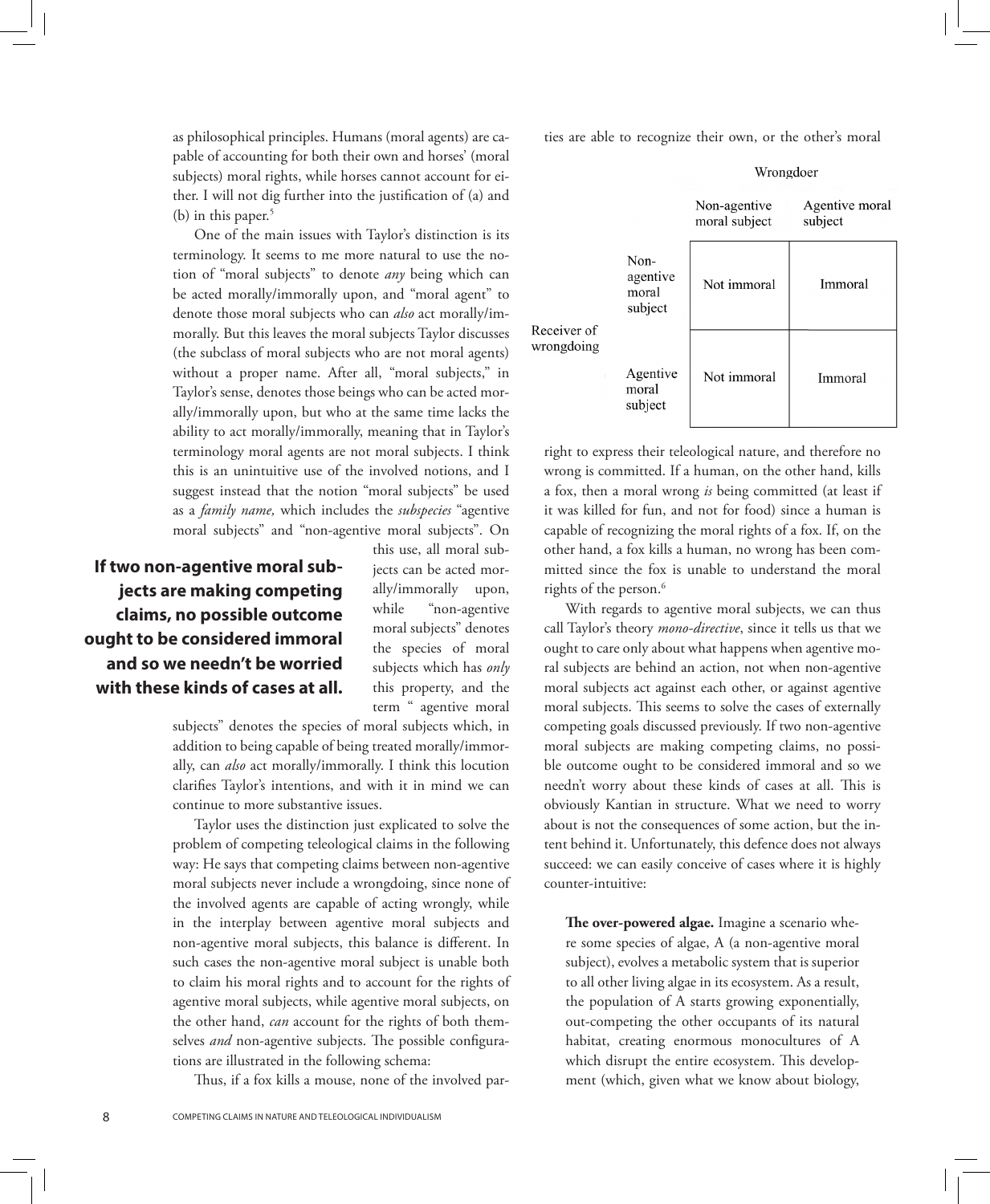is possible) threatens to destroy entire food-chains, forcing hundreds of species to face starvation, and possibly extinction.

According to a mono-directive theory like Taylor's, agentive moral subjects populating A's world would be under no moral pressure to intervene in this process. In principle, we ought not to be more concerned with what A is doing, than we ought to be concerned with a fox killing a mouse. Indeed, Taylor's mono-directive theory remains utterly silent on competing external claims between any clusters of non-agentive moral subjects.

A teleological individualist could respond that this aspect of the theory is acceptable. Having respect for nature, she could argue, includes respecting whatever evolutionary turns it might take; indifference towards the fate of the victims of A is actually a case of having respect for a natural process. Yet intuitively, I think most people would say that we *ought* to intervene and hinder A from destroying other species if we can. Ecosystems, and the good of groups of organisms such as species, seem to have at least *some* inherent worth that can be weighed against the good of individual organisms threatening them. Let us call this *the indifference problem.* I think that the indifference problem must be answered by teleological individualists if their theory is to be considered viable.

#### **The stereo-directive interpretation**

One way of solving the indifference problem could be to abandon Taylor's mono-directive view, and instead embrace a stereo-directive view which entails that agentive moral subjects *ought* to be concerned, not only with the interface between themselves and non-agentive moral subjects, but also with the interface between pluralities of non-agentive moral subjects. Thus, on the stereo-directive interpretation, the moral agents who inhabit the world in which A is rampaging through an ecological system could turn out to have a duty to regulate the behaviour of A, since the teleological expression of the organisms about to be out-competed by A ought to be respected *and protected* by agentive moral subjects. This would solve the indifference problem.

However, this approach comes with its own set of problems: How is one to decide whose teleological expression is worth protecting? Surely A's teleological expression is being hindered by the intervention of moral agents on the side of the other species in the cluster affected by A, and it seems arbitrary to take the side of non-A rather than A. Some criterion is thus needed to make alliances

between agentive and non-agentive moral subjects against some other non-agentive moral subjects non-arbitrary. Furthermore, teleological individualists who embrace the stereo-directive view must also have some criterion which limits the amount of cases that we have a duty to interfere in, otherwise we end up having to be the judge of every competitive case in all of nature, which would make the theory unusable in practice.

Thus the problem that arises for the teleological individualist is that she either, like Taylor, covers too little (the mono-directive interpretation *only* covers the interaction between agentive and non-agentive moral **A tie-breaker is a moral consideration that enters into a moral theory only to help solve cases where the theory considered in isolation is insufficient.**

subjects) or too much (the stereo-directive interpretation covers the interaction between billions of non-agentive moral subjects), with the latter interpretation also having to deal with the difficulty of choosing sides.

Now, teleological individualists could answer this critique by stating that the purpose of their theory is narrow, in the sense that it is only concerned with regulating the behaviour of moral agents. They might concede that their theory does not possess the reach required to cover the interactions between non-agentive moral subjects, and simply call for another theory to cover those cases.

I think this defence could be successful if the teleological individualist provides a way of integrating his/her theory with theories that cover other cases. That is, if the teleological individualist wants a stable basis for a general theory of environmental ethics then she must supply us with an account of the relationship between her theory and other theories required for cases of competing claims. I call this *the interaction problem*.

# **Introducing tie-breakers**

I believe that it is possible for the teleological individualist to solve the interaction problem if she introduces what I have chosen to call "tie-breakers". A tie-breaker is a moral consideration that enters into a moral theory only to help solve cases where the theory considered in isolation is insufficient.7 I suggest that there are, *prima facie*, two tiebreakers available to teleological individualists: (i) embracing holistic considerations. Such considerations could be modelled on purely holistic theories like those of Johnson (1991) or Callicott (1989). (ii) Create hierarchies within the domain of organisms capable of teleological fulfilment, so that some organisms are taken to possess more inherent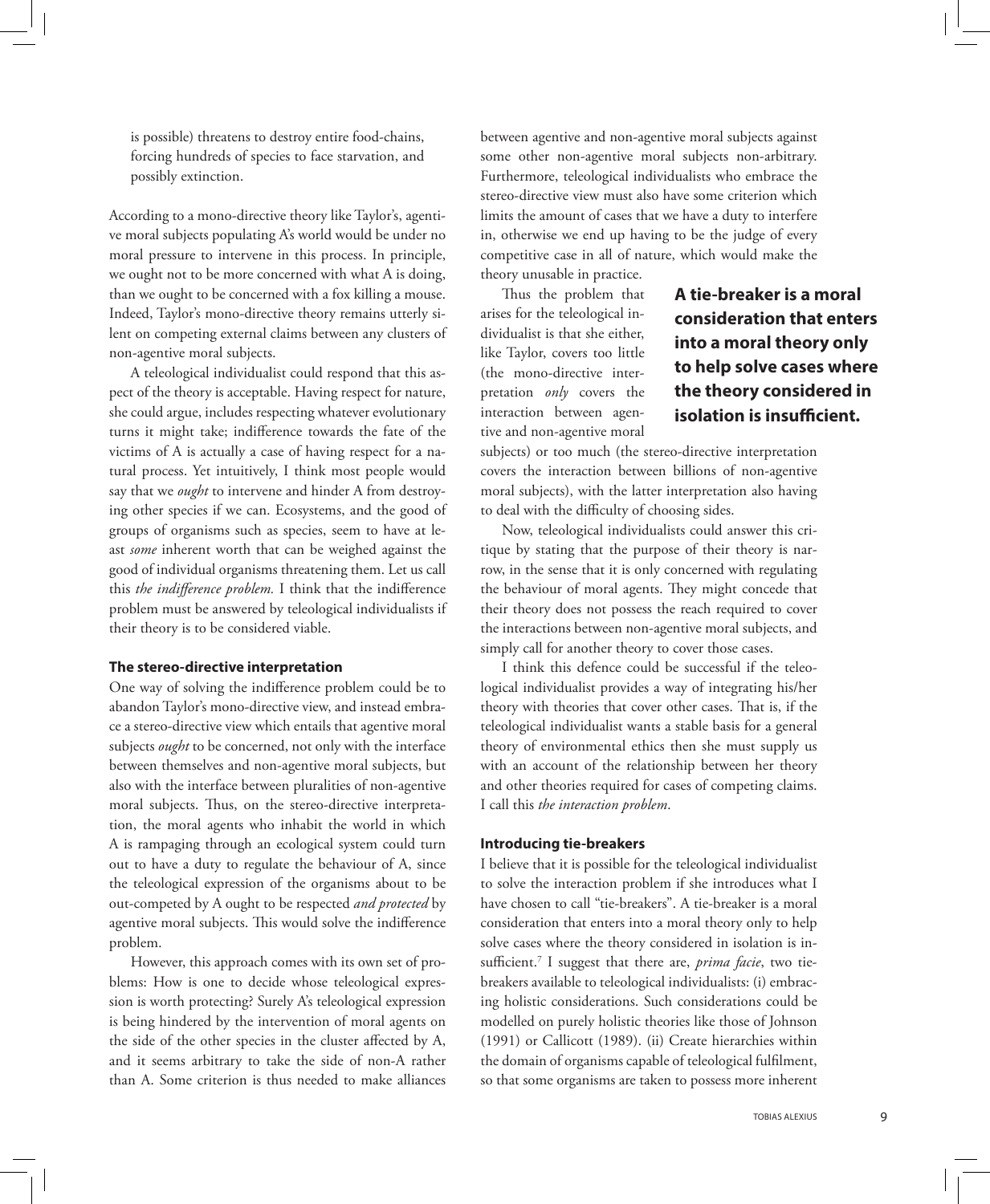worth than others. Giving increased moral worth to the goal-fulfilment of intellectually well-developed animals

would probably be the most natural way of doing so.<sup>8</sup>

The idea here is that in cases where the teleological fulfilment of one organism stands in competition to the teleological fulfilment of some other organism, one allows tie-breakers like (i) or (ii) to enter the pic-

ture and help give a determinate answer to the case in question. If we consider again the case of the over-powered algae, one could then solve it in the following way:

- (1) Confirm that teleological individualism cannot solve the case.
- (2) Allow considerations regarding the status of the in volved ecological systems to enter into our judgements.
- (3) See whether one of the competing claims threaten the ecological system.
- (4) Intervene on the side that is not destroying the ec logical system.

Another solution would be the following:

- (1) Confirm that teleological individualism cannot solve the case.
- (2) Allow hierarchies regarding the moral status of dif ferent organisms to enter into our judgements.
- (3) See whether one of the competing sides has higher moral status, or threatens organisms with higher moral status.
- (4) Intervene on the side that has the highest moral status and/or does not threaten organisms with higher moral status

I will not argue here for whether one ought to use holistic or hierarchical considerations (or some other tie-breaker) to solve problematic cases. The point I want to make is rather different: It is not necessary to abandon teleological individualism simply because it cannot give determinate answers to every possible case, rather it is enough that one looks to other theories as possible *tie-breakers*. Note (1) in both of the lists above: they tell us to first confirm that teleological individualism *cannot* solve the case. Only *then* do we need to apply additional criteria. In cases where (1)

does not apply, teleological individualism seems unproblematic (at least the parts of it considered in this paper).<sup>9</sup>

**If foxes are on the verge of exterminating mice altogether, then other moral considerations outside of the theory kick in, giving us reasons for intervening on the side of the mice.**

This means that if a fox kills a mouse, teleological individualism tells us all we need to know; a non-agentive moral subject suppressing the teleological fulfilment of another non-agentive moral subject constitutes no wrongdoing. But if foxes are on the verge of ex-

terminating mice altogether, then other moral considerations outside of the theory kick in, giving us reasons for intervening on the side of the mice (whether we ought to be motivated by protecting the species "mouse," or preventing harm to higher species by preventing ecological collapse is a further question I do not address here). We thereby have a non-arbitrary criterion for choosing sides in cases of competing claims in nature. This approach also limits the amount of cases we need to concern ourselves with by adding a criterion of demarcation: Moral agents need only to intervene in cases of competing claims between non-agentive moral subjects when these competing claims threaten the existence of holistic systems/organisms of higher inherent worth (or, possibly, according to some other tie-breaker criterion). Cases of competing claims between non-agentive moral subjects that have no bearing on such considerations need no arbiter.

### **Conclusion**

Teleological individualism has severe problems handling certain cases of competing teleological claims. This can be solved by adding moral considerations that act as tiebreakers. These considerations are only consulted in cases where teleological individualism considered in isolation is unable to give determinate answers. If one is open to the idea of adding such considerations, the theory looks salvageable. Such a move does, however, also forces the teleological individualist to argue, over and above his default position, for these extra "tie-breaker" considerations, which of them are the correct ones to use in which situation, and when they should kick in. Some might feel that adding such considerations is straying too far from the original intent of the theory, yet, not adding them seems to leave many basic cases without determinate answers.